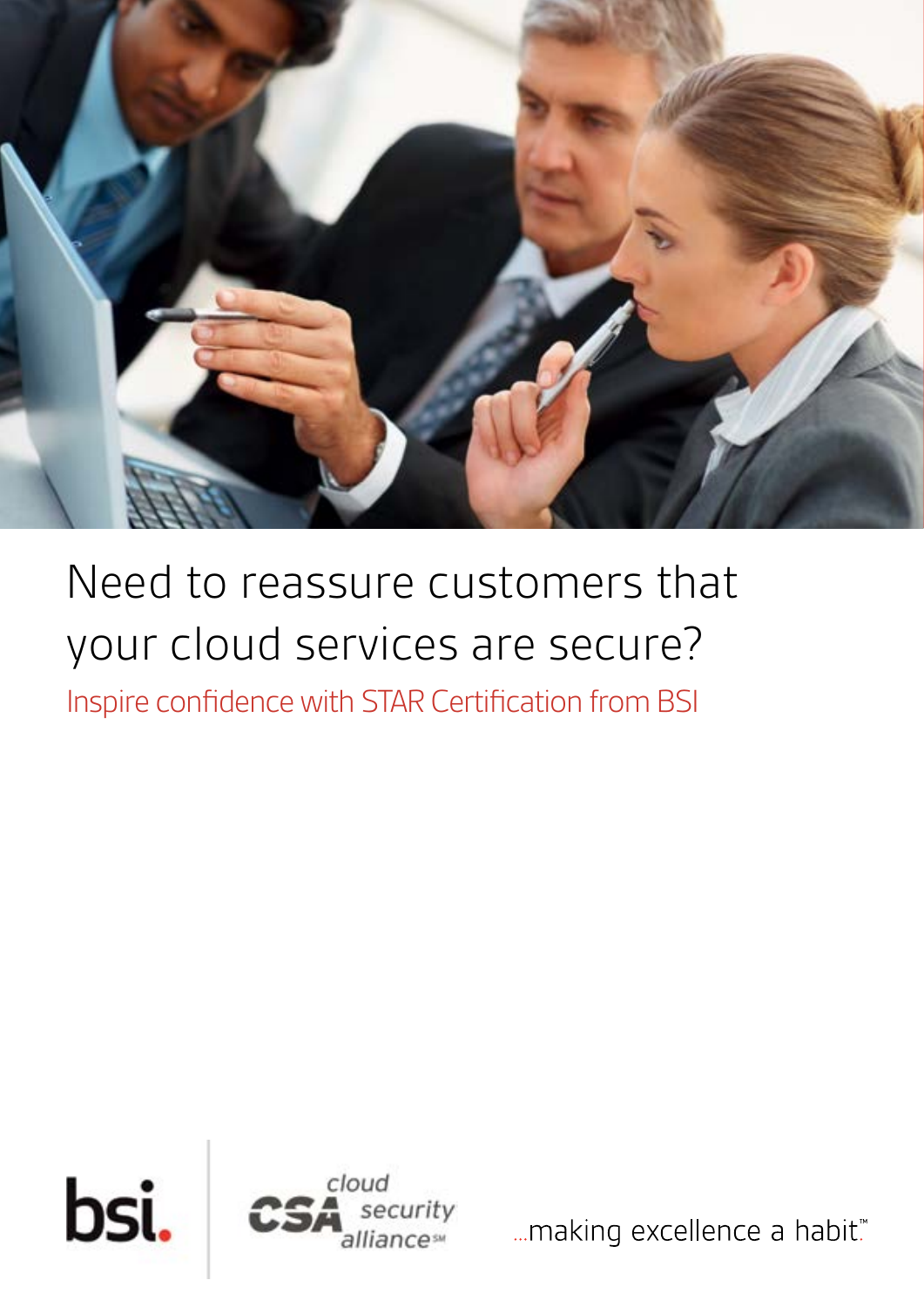## What is STAR Certification?



STAR Certification is a unique new certification which has been developed to address specific issues relating to cloud security as an enhancement to ISO/IEC 27001.

To respond to growing business concerns the Cloud Security Alliance (CSA), a not-for-profit organization with a mission to promote best practice in cloud computing, created the Cloud Control Matrix (CCM). Developed in conjunction with an industry working group, it specifies common controls which are relevant for cloud security.

In partnership with the CSA, BSI has developed STAR Certification based on the matrix which certifies a client against the controls as well as awarding a Gold, Silver or Bronze STAR rating depending on how well the system has been embedded into an organization.

64%

of organizations believe the cloud provider has primary responsibility for protecting data.<sup>1</sup>

48%

of IT leaders are concerned about the security of cloud computing resources.<sup>2</sup>

56% of organizations

don't know what their cloud service provider is doing to protect and monitor accounts.<sup>3</sup>

By adopting STAR Certification as an extension of your ISO/IEC 27001 Information Security Management System, you'll be sending a clear message to existing and potential customers that your security systems are robust and have addressed the specific issues critical to cloud security.

## ISO/IEC 27001 + CCM + Maturity Model = STAR Certification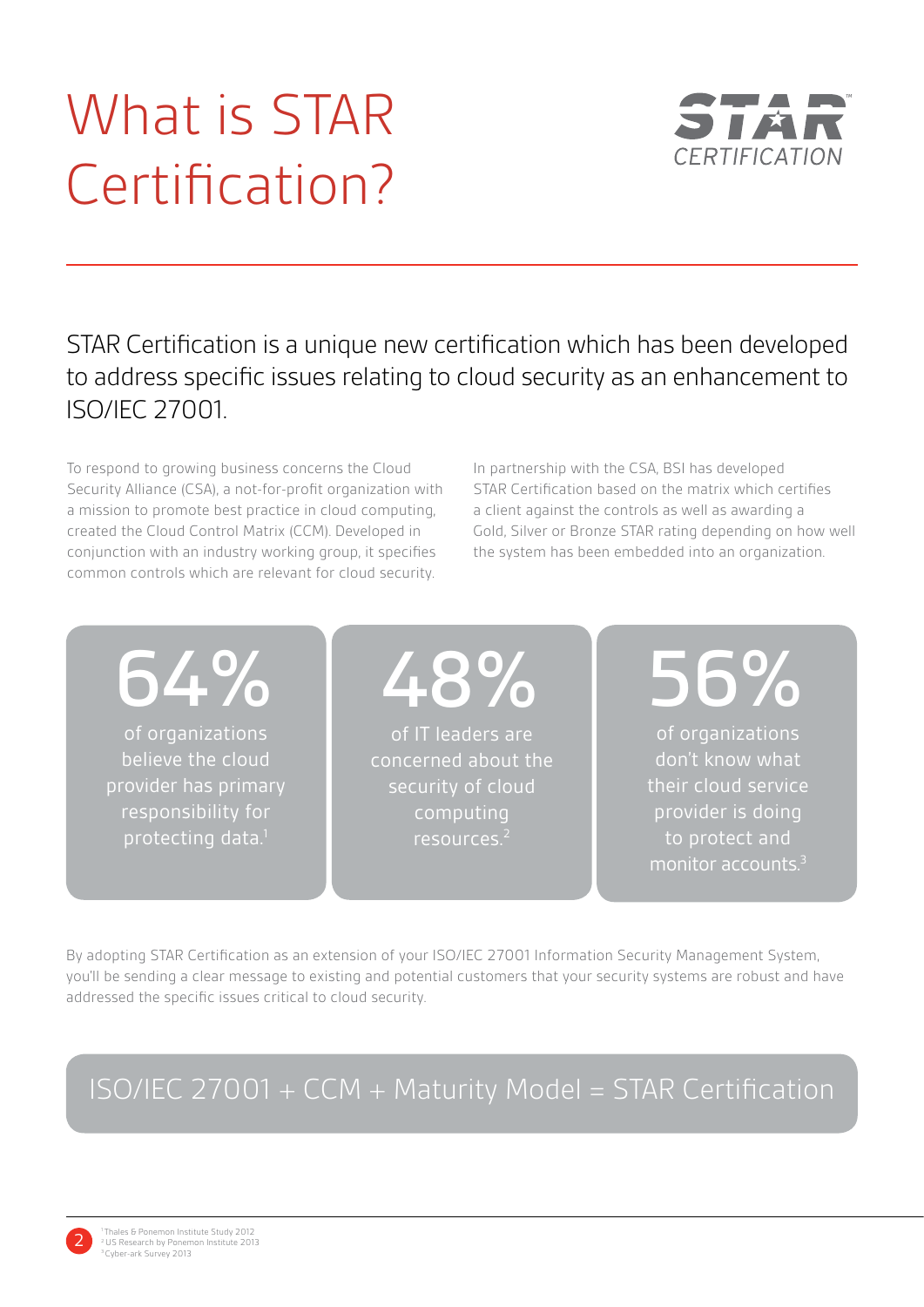## STAR Certification differentiates you from your competition.

As a Cloud Service Provider, you'll understand the importance of protecting your customers' information – particularly since research shows 51% of organizations are reluctant to migrate to the cloud due to concerns about data security flaws<sup>1</sup>.

STAR Certification can boost customer and stakeholder confidence, enhance your corporate reputation and give your business a competitive advantage.

Alongside the implementation of ISO/IEC 27001, the most widely adopted international information security management standard, organizations can ensure that they have a full understanding of the risks involved and the business impacts so that controls can be put in place to protect business critical information.



#### The benefits speak for themselves: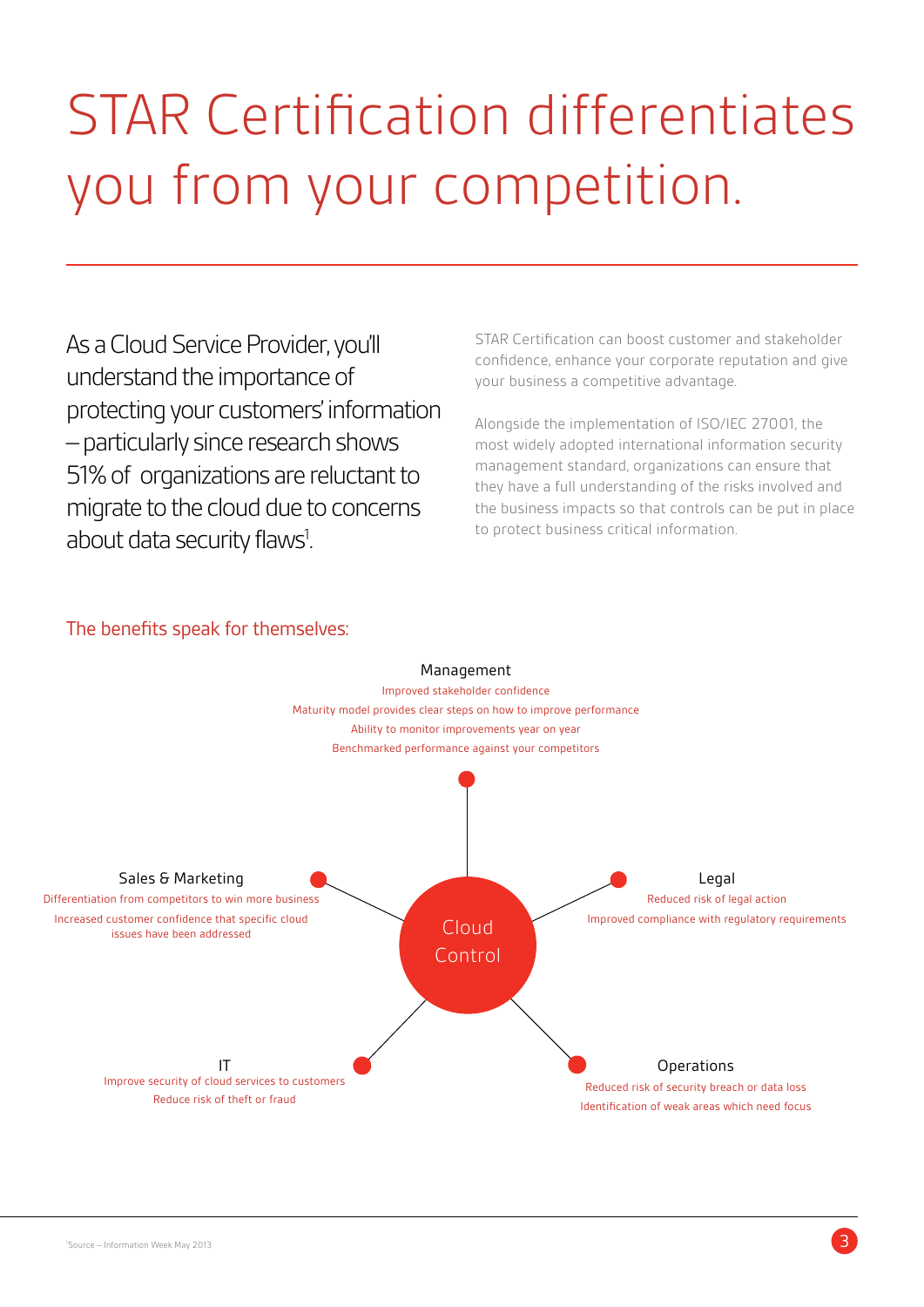## What is the Cloud Control Matrix?

The Cloud Control Matrix (CCM) was developed by the CSA with an industry working group and is designed to provide a controls framework that addresses the unique security requirements demanded by customers of Cloud Security Providers. The controls cover these main areas:

#### Compliance (CO)

Focuses on internal audit planning and independent third party audits as well as regulatory requirements and intellectual property.

### Data Governance (DG)

Refers to the overall management of the availability, usability, integrity and security of the data employed in an enterprise.

## Facility Security (FS)

Focuses on the need for policies and procedures to be established to maintain a safe and secure working environment in offices, rooms, facilities and secure areas.

### Human Resources (HR)

To ensure that employees, contractors and third party users understand and carry out their responsibilities, and to reduce the risk of theft, fraud or misuse of facilities.

### Information Security (IS)

To ensure an Information Security Management Program (ISMP) has been developed, documented, approved and implemented that includes administrative, technical and physical safeguards.

## Legal (LG)

To avoid breaches of any laws, statutory, regulatory or contractual obligations and of any security requirements.

### Operations Management (OP)

To ensure the correct and secure operation of the service provider's information processing facilities.

### Risk Management (RI)

To ensure service providers develop and maintain an enterprise risk management framework to manage risk to an acceptable level.

#### Release Management (RM)

To ensure good management , authorization and change control in the development or acquisition of new applications, systems, databases, infrastructure, services, operations and facilities.

#### Resiliency (RS)

To ensure there are systems in place to counteract interruptions to business activities and to protect critical business processes from the effects of major failures.

## Security Architecture (SA)

To ensure good business practices for access control.

The CCM and STAR Certification strengthens existing information security management systems by focusing on the specific security requirements and vulnerabilities of a cloud environment.

#### Download the CCM from the CSA website https://cloudsecurityalliance.org/research/ccm/

4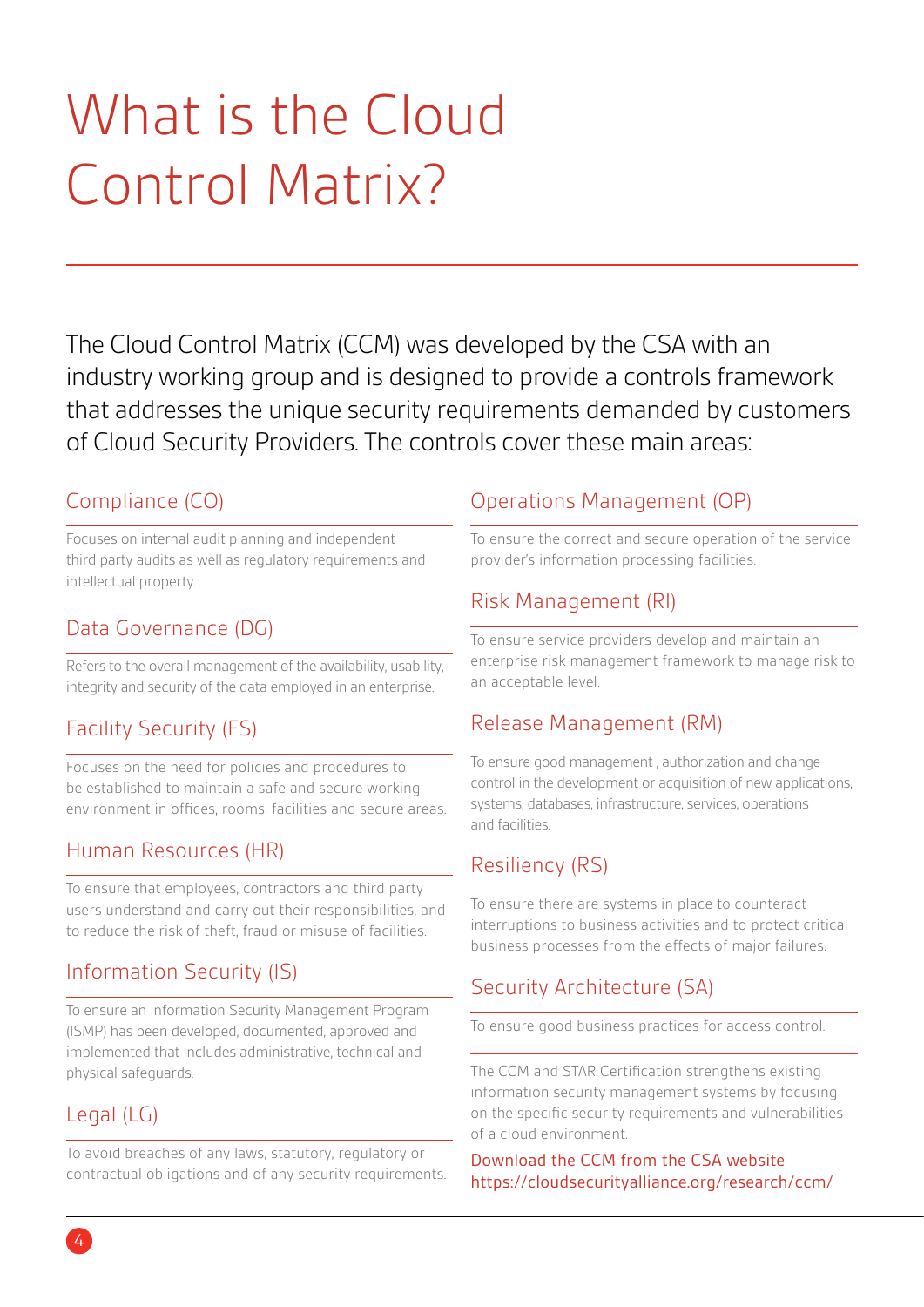## The uniqueness of STAR Certification.

STAR Certification is an enhancement to ISO/IEC 27001, the international management systems standard for information security. Whilst this standard is widely recognized and respected, its requirements are more generic and as such there can be a perception that it does not focus on certain areas of security that are critical for particular sectors such as Cloud Security in enough detail.

This is where STAR Certification, a solution from BSI in partnership with the CSA, comes in. We provide a service that sets standards unique in cloud computing security. As well as focusing on specific cloud controls, STAR Certification can also tell you how good the system is and how well it is managed.

STAR Certification is achieved through the assessment of each of the 11 control areas of the CCM against 5 capability factors:

- Communication and stakeholder engagement Ownership, leadership and management
- Policies, plans and procedures and a systematic approach Monitoring and measuring
- 
- 

• Skills and expertise

A performance score is given to each capability factor for every control area to indicate the maturity of your system. There is clear criteria for each individual score that will contribute to an overall Gold, Silver or Bronze rating. For example, the communication and stakeholder engagement performance scores are defined as follows:



#### Once you have achieved your rating you can use it to market your organization, provide reassurance to your clients and give your business a competitive advantage.

BSI has many years' experience in assessing clients against ISO/IEC 27001, as well as using a maturity model, and we have robust training in place to ensure consistency across all of our assessors. All our STAR Certification assessors have completed and passed the CSA-approved Certified STAR Auditor course and they will work with you, as an integral part to your ISO/IEC 27001 certification, to assess your organization against the CCM. This valuable process will not only assess your current performance but will clearly identify areas you need to focus on if you want to increase your STAR rating.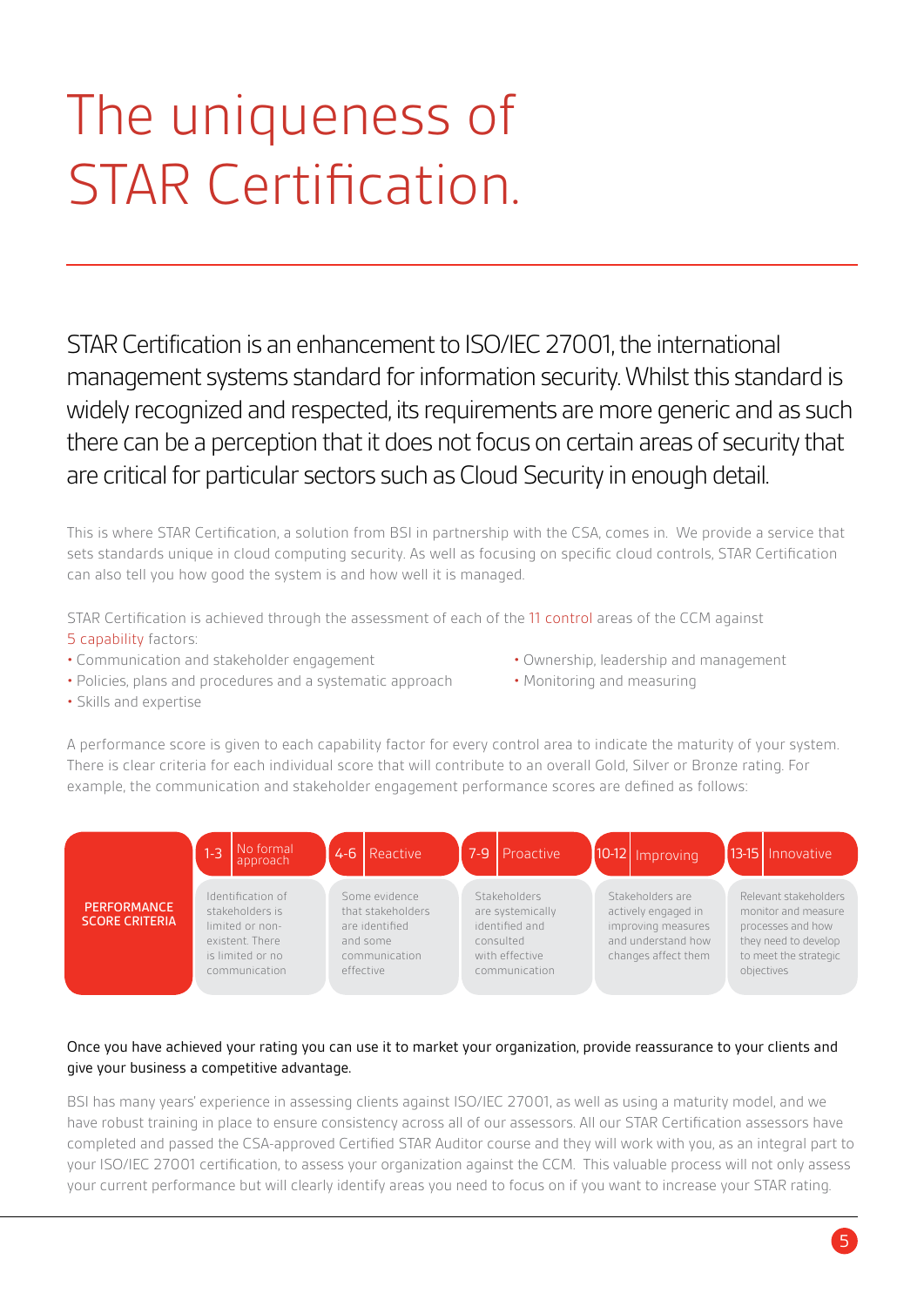## Top tips for implementing STAR Certification. 10

- Top management commitment is vital for the system to be introduced successfully. Make sure senior managers are actively responsible, involved, approve resources and agree to the key processes.
- Make sure your whole business is committed to and understand the importance of cloud security and engage them with a sound communications strategy.
- Establish a competent and knowledgeable implementation team to deliver best results, sharing roles and responsibilities.
- $\angle$

3

2

5

Download the Cloud Control Matrix (CCM) from the CSA.

Review systems and processes you have in place at the moment. Then compare them with the requirements of the CCM. Get feedback from customers on your current processes and service.

6

Make sure your scope is aligned with the customer critical processes and implement all the relevant controls within the matrix.

- 7
- Benchmark your current capability against the maturity model and see where there are opportunities to improve.
- 8

9

Clearly lay out a well-communicated plan of activities and timescales. Make sure everyone understands them and their role in achieving them.

- Train your staff to carry out internal audits, which can provide valuable feedback and opportunities for improvement.
- $10^{\circ}$

Regularly review your controls to make sure they remain appropriate, effective and deliver continual improvement.

BSI has a range of training courses to help you understand STAR Certification in more detail.

Call our team on +91 11 2692 9000 or visit bsigroup.co.in

6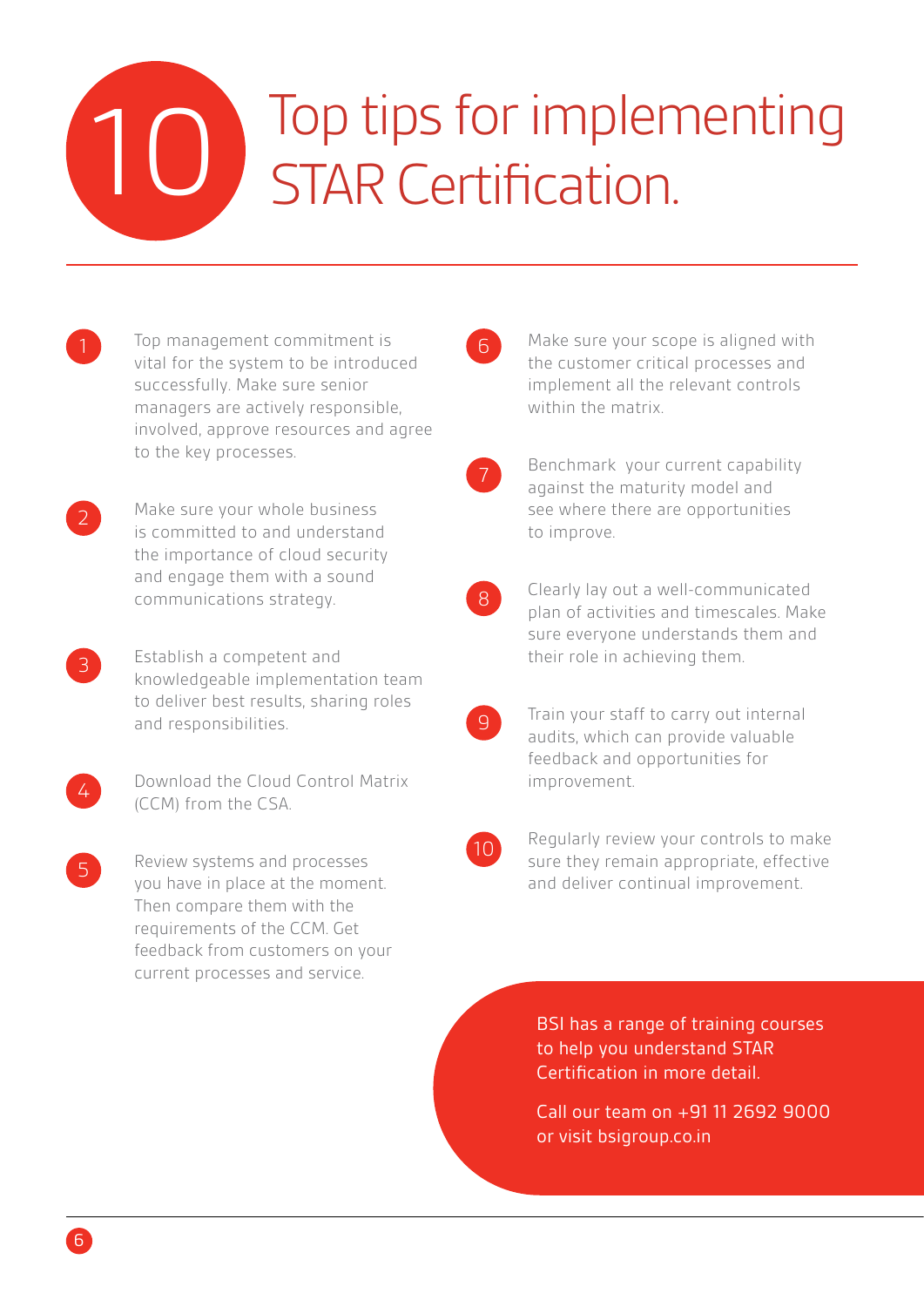## How BSI supports you on your STAR Certification journey.

## Speak to someone at BSI to help you understand the process

If you are new to management systems, then we know this may seem rather daunting at first. But don't worry – just pick up the phone to speak to one of our people. We can turn jargon into English and put you on the right track for success – simply call +91 11 2692 9000.

#### Commit to best practice and start making excellence a habit

Once we have received your application, we will identify the best people to assist you on your journey – those that know your industry sector and will clearly understand your specific challenges.

#### Engage your team and the rest of the organization

Success will depend on a team effort so get the backing of your organization by helping them understand how they can contribute to the system. Consider whether people have the necessary skills and if not equip them accordingly. BSI offers a number of training courses to help you plug this knowledge gap – simply call +91 11 2692 9000.

#### Get ahead with a pre-assessment and identify potential loopholes

Many BSI clients like to get reassurance that they are on the right track before committing to the official assessment. At your discretion, BSI will carry out an optional 'gap-analysis' or pre-assessment visit to help you identify any weaknesses or omissions prior to the formal assessment. Call our team on +91 11 2692 9000 to book a pre-assessment.

#### Celebrate the achievement of your official STAR Certification

BSI will assess your cloud controls in a formal assessment usually as part of your ISO/IEC 27001 assessment. At this stage you will be awarded a Gold, Silver or Bronze rating depending on the level of maturity of your system.

#### Use your certificate to promote your business

Once certified, you'll be able to make your own mark by displaying the STAR Certification logo and if you wish, the level awarded to you. It's a valuable marketing tool that you can use to promote your organization, differentiate you from your competitors and win new business. Your company will also appear on the STAR registry held by the CSA although for confidentiality purposes the level awarded will not be divulged. You may share that upon request.

#### Help for continual improvement

BSI's support extends far beyond the issue of a certificate. Your certificate is valid for three years however our team will continue to work with you to ensure that your business remains compliant and you strive for continual improvement. If you are interested in an additional scheme or integrating your system, BSI can help. Talk to your client manager or call our team on +91 11 2692 9000.